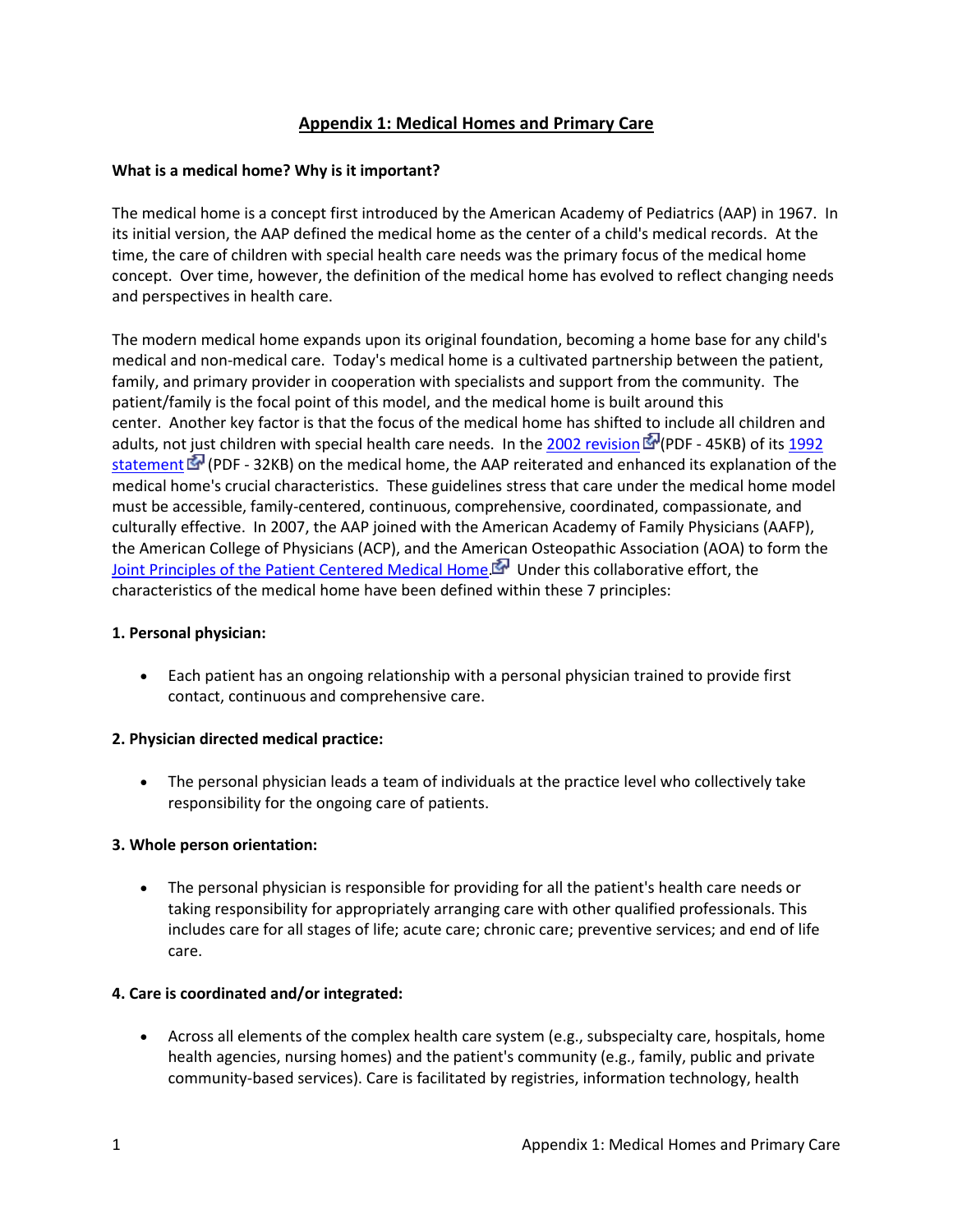information exchange and other means to assure that patients get the indicated care when and where they need and want it in a culturally and linguistically appropriate manner.

### **5. Quality and safety are hallmarks of the medical home:**

- Practices advocate for their patients to support the attainment of optimal, patient-centered outcomes that are defined by a care planning process driven by a compassionate, robust partnership between physicians, patients, and the patient's family.
- Evidence-based medicine and clinical decision-support tools guide decision making.
- Physicians in the practice accept accountability for continuous quality improvement through voluntary engagement in performance measurement and improvement.
- Patients actively participate in decision-making, and feedback is sought to ensure patients' expectations are being met.
- Information technology is utilized appropriately to support optimal patient care, performance measurement, patient education, and enhanced communication.
- Practices go through a voluntary recognition process by an appropriate non-governmental entity to demonstrate that they have the capabilities to provide patient centered services consistent with the medical home model.
- Patients and families participate in quality improvement activities at the practice level.

#### **6. Enhanced access to care:**

• Is available through systems such as open scheduling, expanded hours and new options for communication between patients, their personal physician, and practice staff.

## **7. Payment:**

- Appropriately recognizes the added value provided to patients who have a patient-centered medical home. The payment structure should be based on the following framework:
	- $\circ$  It should reflect the value of physician and non-physician staff patient-centered care management work that falls outside of the face-to-face visit.
	- $\circ$  It should pay for services associated with coordination of care both within a given practice and between consultants, ancillary providers, and community resources.
	- $\circ$  It should support adoption and use of health information technology for quality improvement;
	- $\circ$  It should support provision of enhanced communication access such as secure e-mail and telephone consultation;
	- $\circ$  It should recognize the value of physician work associated with remote monitoring of clinical data using technology.
	- $\circ$  It should allow for separate fee-for-service payments for face-to-face visits. (Payments for care management services that fall outside of the face-to-face visit, as described above, should not result in a reduction in the payments for face-to-face visits.)
	- $\circ$  It should recognize case mix differences in the patient population being treated within the practice.